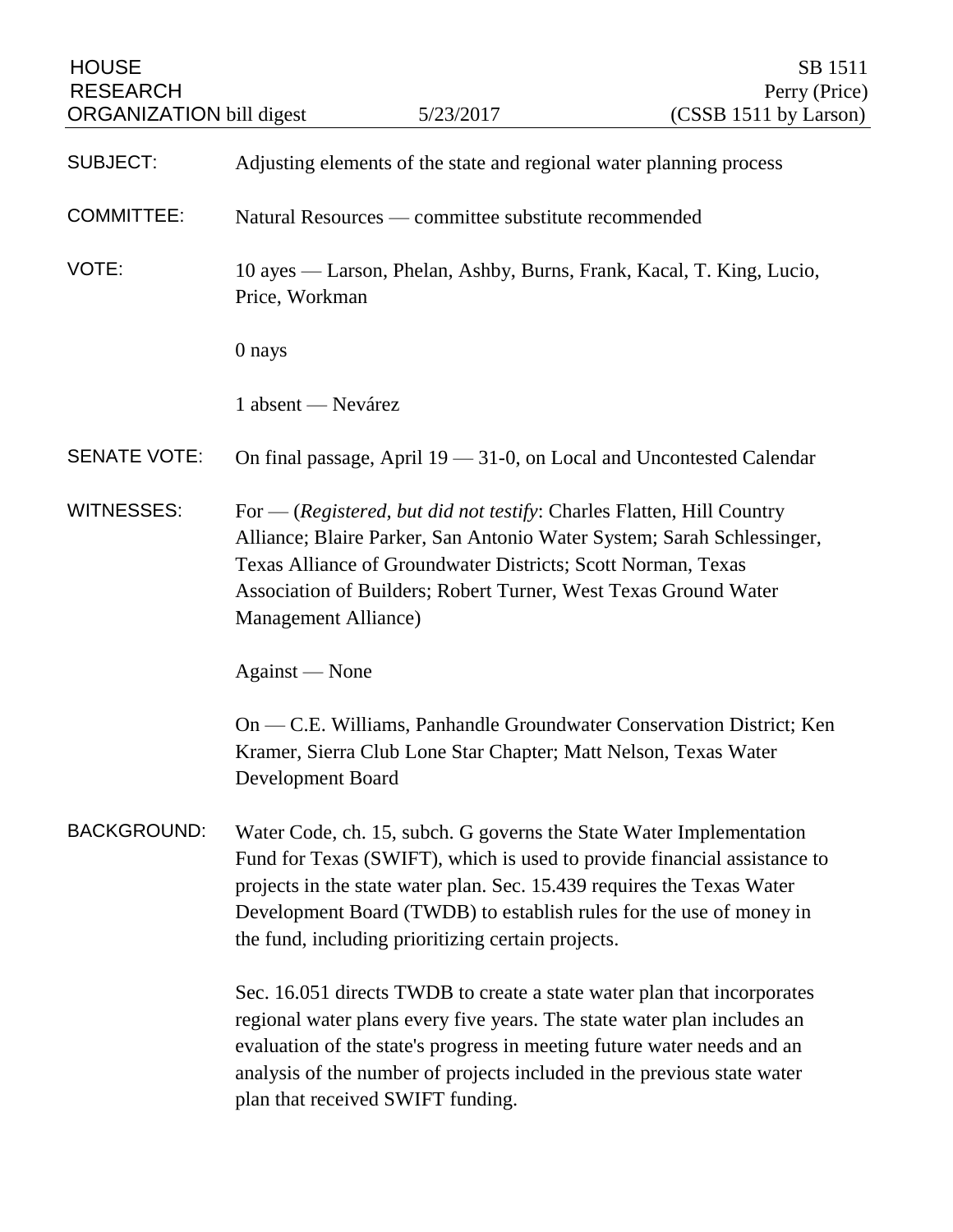## SB 1511 House Research Organization page 2

Sec. 16.053 directs regional water planning groups to prepare a regional water plan to provide for water conservation and drought response, using an existing state water plan as a guide. The groups are required to submit a plan at least every five years.

Certain individuals have raised the issue of whether the regional and state water planning processes could be made more efficient and transparent by amending the contents of those plans and creating an interregional planning council.

## DIGEST: CSSB 1511 would make several changes to state and regional water planning processes. It would take effect September 1, 2017.

**Texas Water Development Board funding prioritization.** The bill would require the Texas Water Development Board (TWDB) to adopt rules for specifying the process for prioritization of funding regional water planning group projects with money from the State Water Implementation Fund for Texas (SWIFT).

**Assessment of past projects.** The bill would require TWDB to include in the state water plan an assessment on whether certain projects that were given high priority in a previous plan had been implemented in the decade in which they were needed and an analysis of obstacles to the implementation of projects that were not implemented in that time frame.

**Interregional planning council.** The bill would require TWDB to appoint an interregional planning council at an appropriate time in each five-year state water plan adoption cycle.

The purposes of the council would including improving coordination among regional water planning groups, facilitating dialogue on water management strategies, and sharing best practices.

The council would consist of one member appointed by the board from each regional water planning group, which would be required to nominate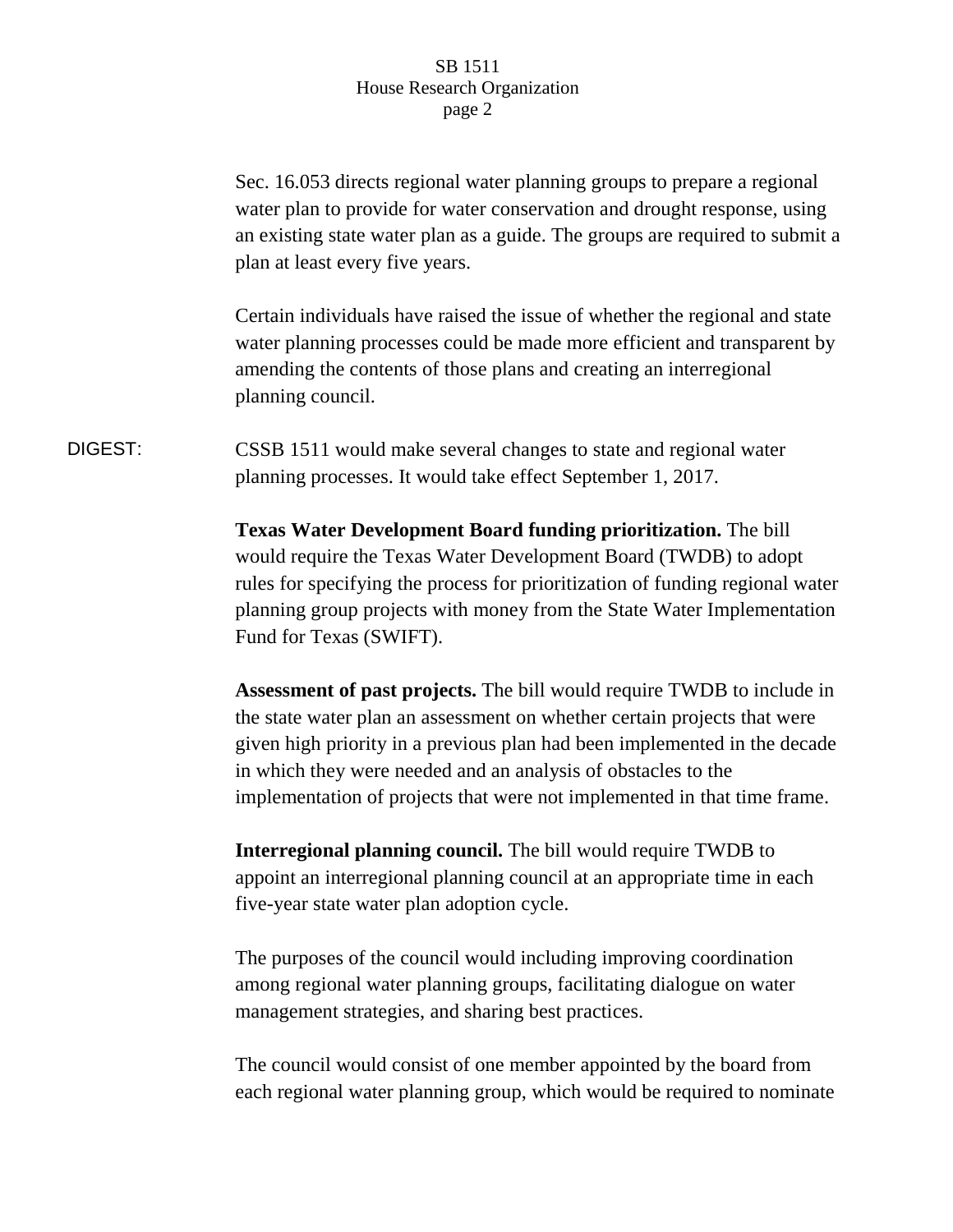## SB 1511 House Research Organization page 3

one or more members for appointment to the council.

The council would be required to hold at least one public meeting and prepare a report on the council's work for TWDB. The board would be required to appoint members of the initial council by September 1, 2018.

**Regional water planning group membership.** The bill would make a representative of the State Soil and Water Conservation Board an ex officio member of each regional water planning group.

**Regional water plans.** The bill would require regional water planning groups to include in regional water plans information that:

- identified unnecessary or counterproductive variations in drought response strategies that may confuse the public or impede drought response efforts;
- offered a specific assessment of the potential for aquifer storage and recovery projects, if the regional water planning area has significant identified water needs;
- set one or more specific goals for gallons of water use per capita per day in each decade of the period covered by the plan for municipal water user groups in the regional water planning area; and
- assessed the progress of the regional water planning area in encouraging cooperation between water user groups to achieve economies of scale and incentivize beneficial water-use strategies.

**Amending a regional water plan.** The bill would require a regional water planning group to revise any part of a regional water plan that ceased to be feasible by excluding that strategy or project. The planning group would be required to consider amending the plan to include a feasible strategy or project to meet the need intended to be addressed by the infeasible strategy or project.

An infeasible project would be considered one where the proposed sponsor had not taken action to make expenditures needed to construct or